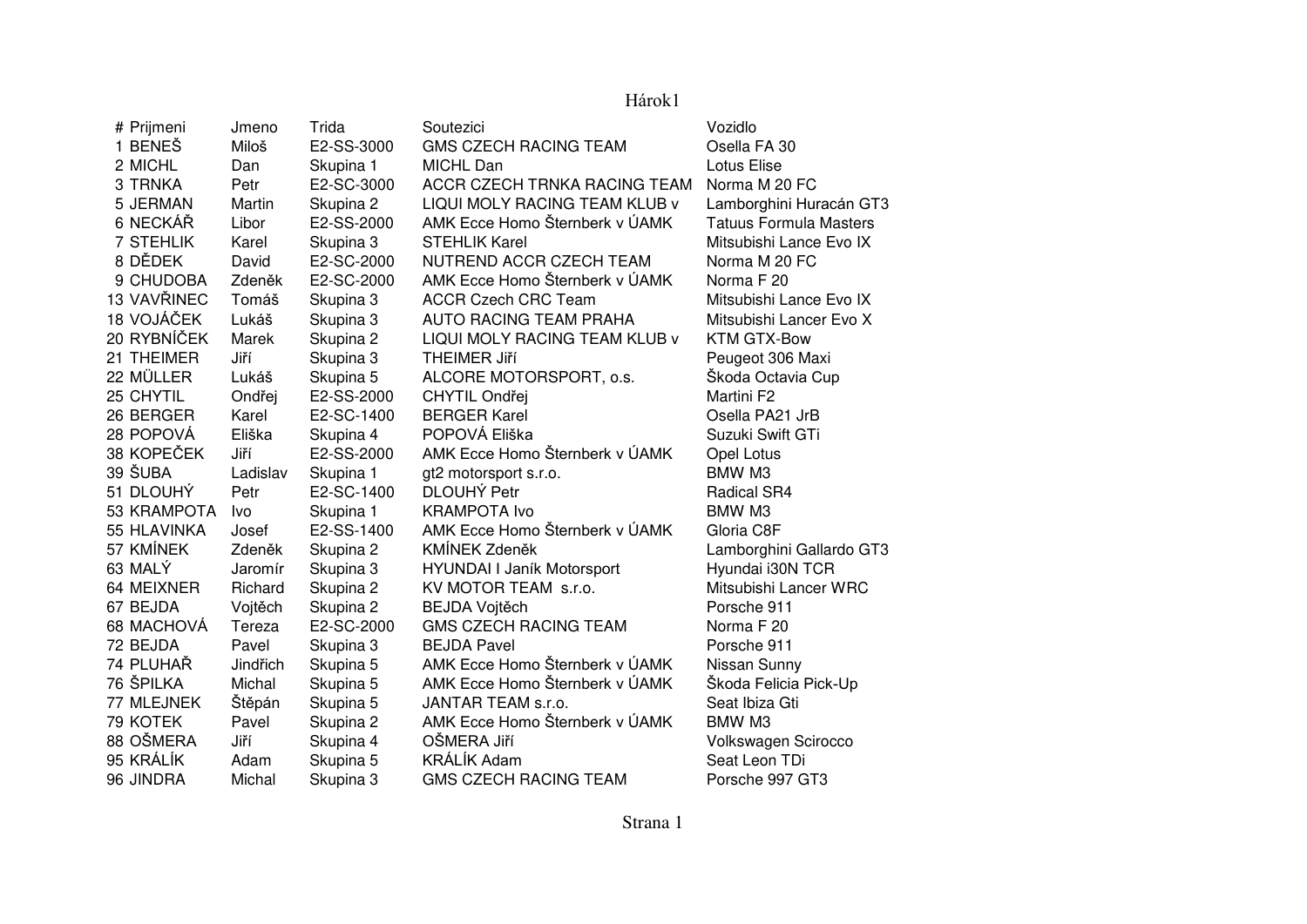## Hárok1

| 97 MICHL     | Josef     | Skupina 5       | MICHL Josef                    | Škoda 130 RS             |
|--------------|-----------|-----------------|--------------------------------|--------------------------|
| 99 VONDRÁK   | Martin    | E2-SC-2000      | <b>VONDRÁK Martin</b>          | <b>Tatuus PY12</b>       |
| 111 MIČÁNEK  | Jiří      | Skupina 2       | MICANEK pwrd by BUGGYRA ACCR T | Lamborghini Huracán GT3  |
| 116 ŠEBESTA  | Pavel     | Skupina 5       | ŠEBESTA Pavel                  | Ford Focus ST            |
| 177 GRÜNER   | František | Skupina 1       | <b>GRÜNER František</b>        | BMW E30                  |
| 200 STRNAD   | Petr      | <b>HA-K2-B3</b> | <b>STRNAD Petr</b>             | Škoda 130 RS             |
| 201 HEDA     | Jiří      | <b>HA-K4-D9</b> | ALCORE MOTORSPORT, o.s.        | Lola 598                 |
| 202 HELIGR   | Jaroslav  | <b>HA-K5-E2</b> | AUTO KLUB ÚSTÍ NAD ORLICÍ v AČ | <b>MTX 1-01</b>          |
| 203 ZMEŠKAL  | Miloš     | <b>HA-K5-E9</b> | ZMEŠKAL Miloš                  | <b>Ralt 032</b>          |
| 204 DOLEŽAL  | Lubomír   | <b>HA-K5-E6</b> | DOLEŽAL Lubomír                | <b>MTX 1-06 B</b>        |
| 205 TYKAL    | Petr      | <b>HA-K5-E3</b> | <b>TYKAL Petr</b>              | MTX 1-03                 |
| 217 MIKEŠ    | Jaroslav  | <b>HA-K2-B3</b> | ACCR Mikeš racing Czech Team   | Škoda 130 RS             |
| 222 SEDLÁČEK | Michal    | <b>HA-K4-D5</b> | <b>GMS CZECH RACING TEAM</b>   | Lada VFTS                |
| 235 VĚTVIČKA | Jaroslav  | <b>HA-K5-E2</b> | VĚTVIČKA Jaroslav              | <b>MTX 1-01</b>          |
| 236 BROŽ     | Robert    | <b>HA-K3-C1</b> | <b>BROŽ Robert</b>             | Škoda 130 RS             |
| 238 KOPEČEK  | Pavel     | <b>HA-K5-E3</b> | AMK Ecce Homo Šternberk v ÚAMK | <b>MTX 1-02</b>          |
| 240 STEJSKAL | Milan     | <b>HA-K4-D5</b> | ACCR CZECH GMS RACING TEAM     | Lada VFTS                |
| 279 PRÁŠEK   | Jaroslav  | <b>HA-K5-E5</b> | gt2 motorsport s.r.o.          | Chevron B42 F2           |
| 300 RŮŽIČKA  | Martin    | E1H+2000        | AMK Ecce Homo Šternberk v ÚAMK | Škoda Fabia S2000        |
| 301 GOLIS    | Jan       | E2H-SS-1600     | <b>GOLIS Jan</b>               | Konig E2                 |
| 304 ZOUFALY  | Karel     | E1H-1600        | AMK Ecce Homo Šternberk v ÚAMK | Škoda Felicia Pick-Up    |
| 305 GOLIS    | Jaroslav  | E2H-SS-1600     | <b>GOLIS Jaroslav</b>          | Konig E2                 |
| 307 ŠENOLD   | Jan       | E1H+2000        | ŠENOLD Jan                     | Škoda Octavia Cup        |
| 311 HRADIL   | Vladimír  | E1H-1400        | <b>HRADIL Vladimír</b>         | Škoda 110 R              |
| 312 FURIŠ    | Filip     | E1H-1600        | ALCORE MOTORSPORT, o.s.        | Honda Civic              |
| 313 HONCŮ    | Josef     | E1H-1400        | <b>HONCŮ Josef</b>             | Škoda Felicia Kit Car    |
| 315 ŽÁK      | Josef     | E1H-1600        | AMK Ecce Homo Šternberk v ÚAMK | Škoda 100                |
| 320 HÁJEK    | Marek     | E1H-2000        | <b>HÁJEK Marek</b>             | BMW E36                  |
| 321 HLAVÁČEK | Josef     | E1H-2000        | HLAVÁČEK Josef                 | Škoda Octavia            |
| 323 VAVROCH  | Petr      | E1H-1400        | <b>VAVROCH Petr</b>            | Volkswagen Polo Fox      |
| 332 STUDENÝ  | Lukáš     | E1H-1400        | ALCORE MOTORSPORT, o.s.        | Škoda 110 R              |
| 333 BROUSEK  | Petr      | E1H-1400        | <b>BROUSEK Petr</b>            | <b>Austin Cooper</b>     |
| 336 NOVÁK    | Marek     | E2H-SS-1400     | NOVÁK Marek                    | Kart Cross Kamikaz 3     |
| 338 KALÁB    | Jiří      | E1H-1400        | KALÁB Jiří                     | Škoda Felicia            |
| 339 ŠTELC    | Lukáš     | E1H+2000        | ŠTELC Lukáš                    | Mitsubishi Lancer Evo IX |